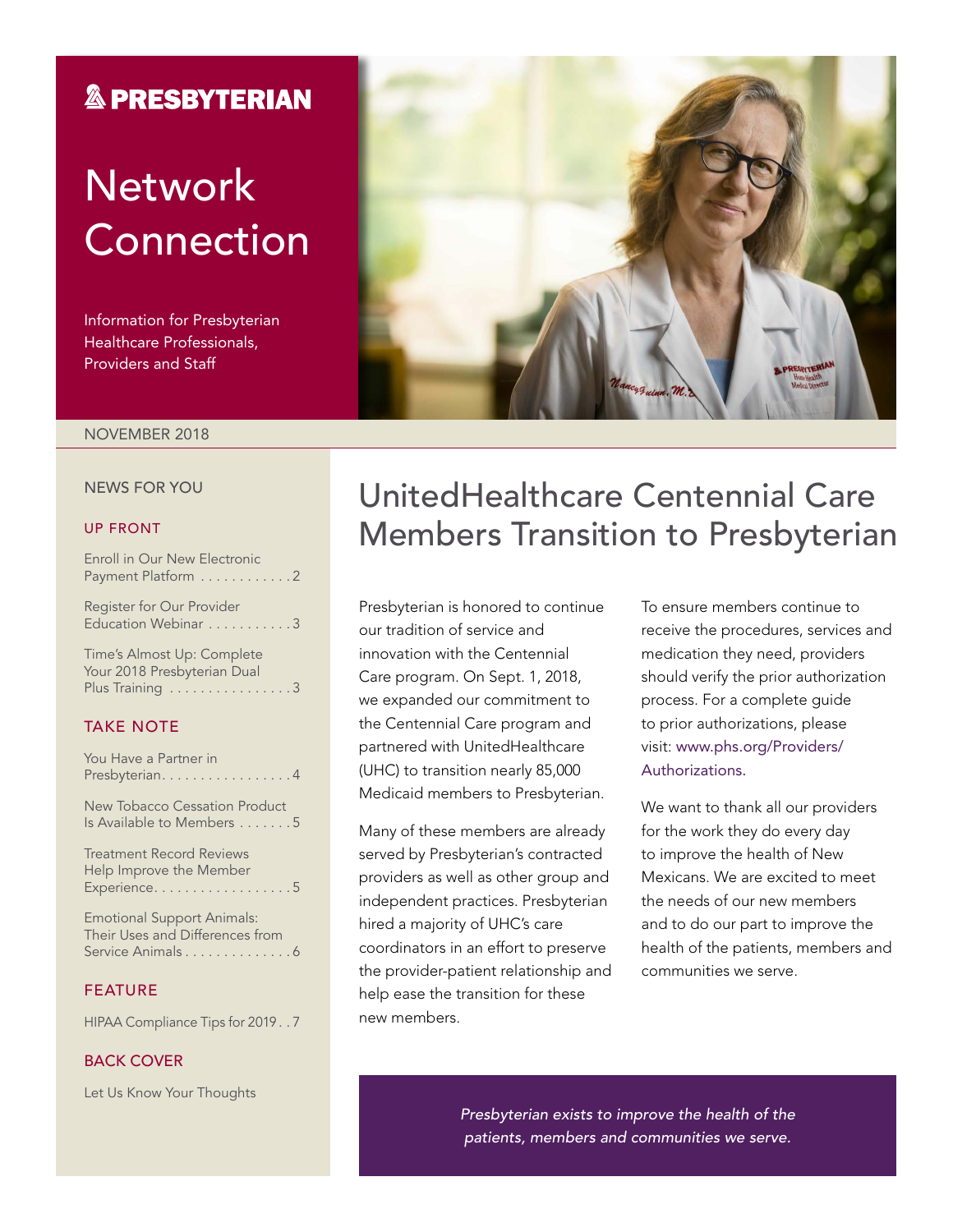# UP FRONT

# Enroll in Our New Electronic Payment Platform

Presbyterian would like to remind providers that we recently implemented a new platform for electronic payments. Effective Oct. 18, the Presbyterian ePayment Center will replace our current platform for electronic remittance advice (ERA) and electronic funds transfer (EFT) services.

Presbyterian providers may enroll with the Presbyterian ePayment Center at any time. Providers who enrolled by Oct. 18 can expect to begin receiving ePayments from the Presbyterian ePayment Center in November. Providers who did not enroll by this date will receive paper checks until they complete the enrollment process.

To continue to take advantage of Presbyterian's ERA/ EFT services, providers must enroll in Presbyterian's new electronic payment platform, the ePayment Center. This robust platform allows contracted providers to download remittance files, receive automated clearinghouse (ACH) claim payments at no cost and coordinate the delivery of 835 files from a selection of clearinghouses.

#### How do I enroll with the ePayment Center?

- 1. Visit [https://presbyterian.epayment.center/](https://presbyterian.epayment.center/registration) [registration](https://presbyterian.epayment.center/registration).
- 2. Follow the instructions to register for an enrollment code.
- 3. Click "Sign In."
- 4. Enter your bank account information.
- 5. Select "Date Delivery."
- 6. Review and accept the ACH Agreement.
- 7. Click "Submit."



Upon completion of the registration process, your bank account will undergo a pre-notification process to validate the account prior to commencing the EFT delivery. This process may take up to six business days to complete.

#### What will I need to enroll with the ePayment Center?

To register with ePayment Center, you will need:

- Your nine-digit federal Tax Identification Number (TIN) or Employer Identification Number (EIN)
- The practice's corporate name and principal information
- Your bank account number and routing transit number (RTN) or the American Bankers Association (ABA) routing transit number

#### What if I have questions or require assistance with the registration process?

Comprehensive enrollment instructions and a detailed question-and-answer guide are available for download at <https://presbyterian.epayment.center/registration>. Should you require further assistance, please call 1-855-774-4392 or email Help@ePayment.Center.

#### Presbyterian ePayment Center

Our new electronic payment platform is designed to achieve the following:

- Accelerate payment. Electronic payments are issued 11 to 14 days faster than a paper check.
- Increase payment accuracy. The payment solution extracts payment information directly from Presbyterian for accurate payments.
- Reduce risk. Electronic payments are more secure, traceable and actively monitored.
- Reduce provider expenses. Electronic payments do not require lock boxes, which will help prevent any related bank fees.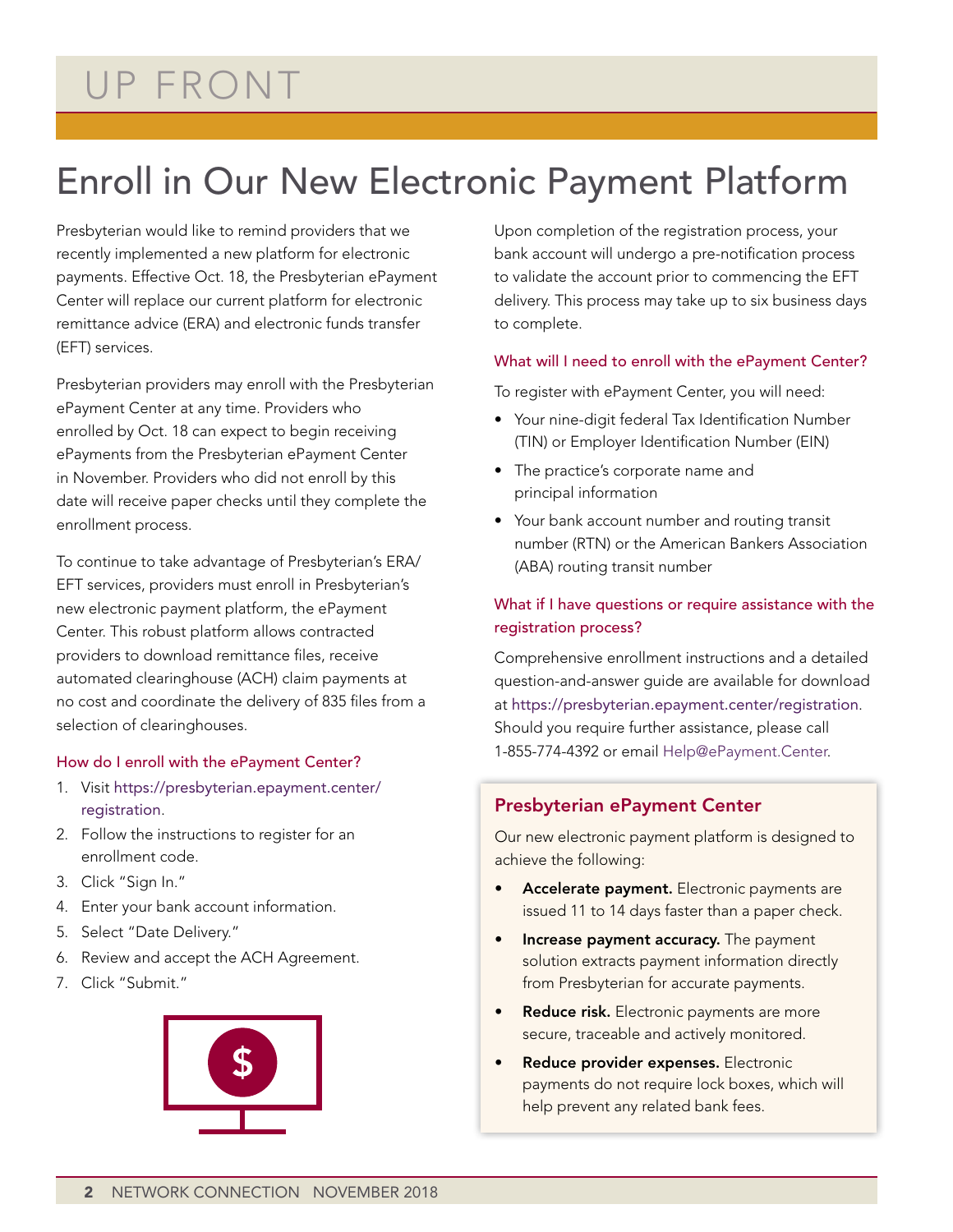# Register for Our Provider Education Webinar

There are two remaining opportunities in 2018 for providers to receive their annual provider training. As part of our Provider Education Conference & Webinar Series, we are hosting two live training webinars in December to accommodate provider and office staff schedules. Please see below to identify a training date that best fits your schedule:

- Tuesday, Dec. 11, 1 to 3 p.m.
- Thursday, Dec. 13, 9 to 11 a.m.

Register online at: https://phs.swoogo.com/PHP2018.

This is the last opportunity before the New Year for contracted physical health, behavioral health and longterm care providers and staff to complete training and

receive valuable information regarding recent changes in the health plan, Centennial Care 2.0 updates, as well as requirements from the New Mexico Human Services Department, and the Centers for Medicare & Medicaid Services.

If you have any questions about the scheduled events, please contact your Provider Network Management relationship executive. You can find his/her contact information at www.phs.org/ContactGuide.



# Time's Almost Up: Complete Your 2018 Presbyterian Dual Plus Training

Presbyterian's Dual Plus (HMO-SNP) provider training is required annual training for all medical, behavioral health and long-term care providers who render services to Presbyterian Dual Plus members. If you have not completed this year's annual training, please do so by Dec. 31, 2018.

The training is online and can be found at: www.phs.org/ProviderTraining. The training module is self-guided and only takes about 30 minutes to complete. Please remember to attest to completing the training once you are finished.

If you have any questions about Presbyterian Dual Plus, please contact your Presbyterian Provider Network Management relationship executive at http://www.phs.org/ContactGuide.

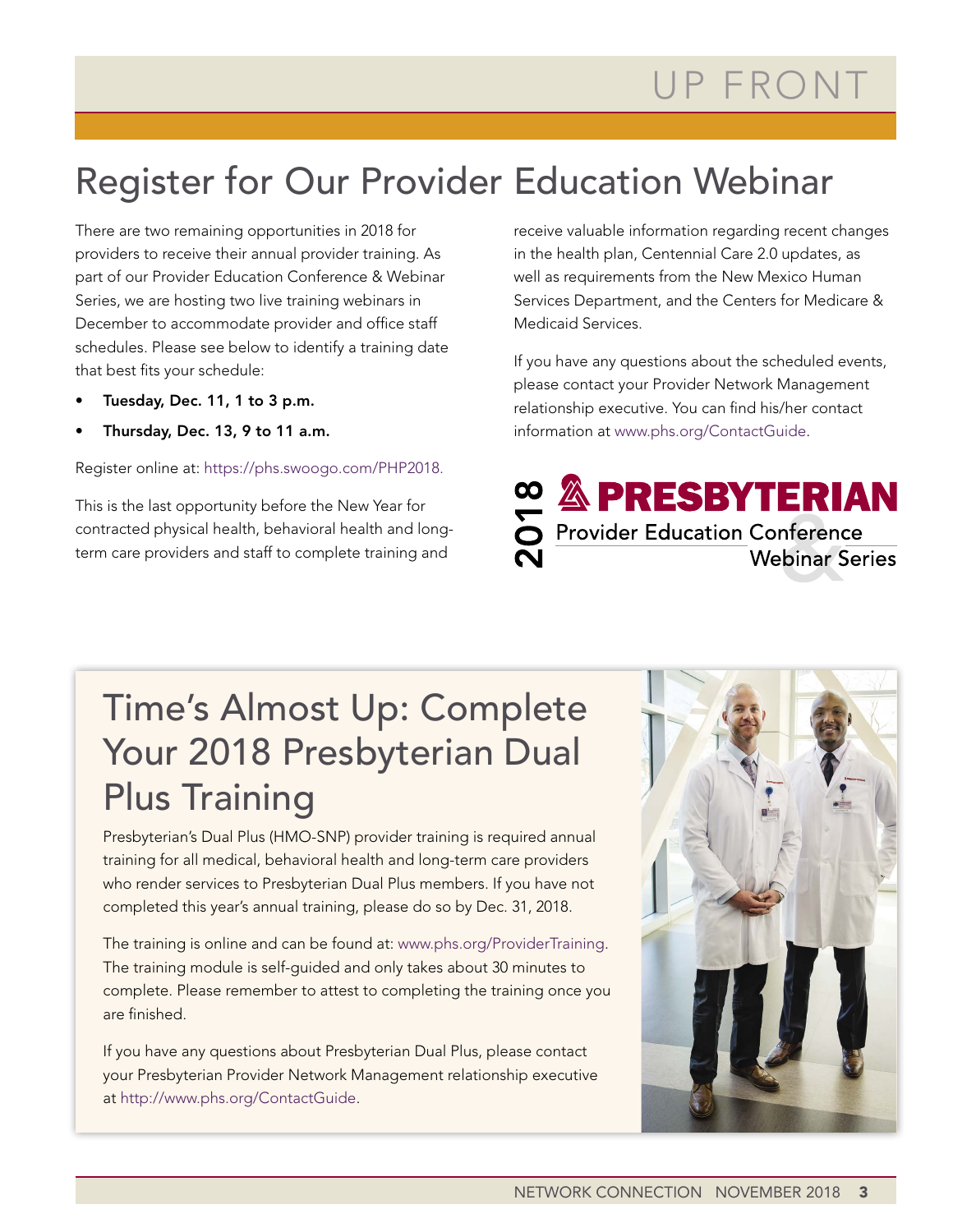## You Have a Partner in Presbyterian

Presbyterian has been providing care and serving New Mexico communities for more than 100 years. Throughout this time, and especially during periods of New Mexico's growth, our sole aim has remained the same: to improve the health of our communities through the effective delivery of the broadest spectrum of healthcare services. To continue to meet the highest standards in healthcare and our members' unique needs, Presbyterian consistently explores new strategies to achieve the following.

- Decrease clinicians' workloads.
- Increase practice efficiency.
- Increase patient satisfaction.
- Lower emergency department utilization rates.
- Increase access for patients who need to see primary care providers (pcps).

We accomplish these goals by implementing patient-centered medical homes (PCMHs), the Medication Therapy Management (MTM) program and the new urgent care emergency care clinic model. Below is a more in-depth look at these initiatives.

#### Patient-Centered Medical Homes

In 2009, Presbyterian piloted its first PCMH. As of June 2018, 60 percent of our PCMH-eligible members are served by more than 700 PCPs in 103 clinic locations and schoolbased health centers in New Mexico. The expansion of PCMHs increases access and helps improve quality outcomes.

### Medication Therapy Management Program

The MTM program is designed to optimize therapeutic outcomes by identifying potential errors and gaps in care. Our pharmacists monitor members' medication use to remove barriers that interfere with the treatment adherence plan. Presbyterian's 14 MTM pharmacists are available 24 hours a day, seven days a week, to assist you. The typical response time is less than an hour.

Medical Therapy Management Email: medtherpman@phs.org Phone: (505) 923-6790 or 1-855-771-7737

### New Urgent Care Emergency Care Clinic

We are proud to announce that we are opening our first urgent care emergency care clinic in 2019. Our new clinic model provides a single venue of care that ensures patients and members can access both emergent and urgent care closer to home. The new model also eases patients' way to their best health by ensuring that they are treated at the right level of care and not charged emergency room prices for less acute care. This will help improve the member experience and increase overall satisfaction.

As we enter 2019, we will continue to research best practices, innovative strategies and cutting-edge tools and resources that enhance the provider and member experience.



Presbyterian has been providing care and serving New Mexico communities for more than 100 years.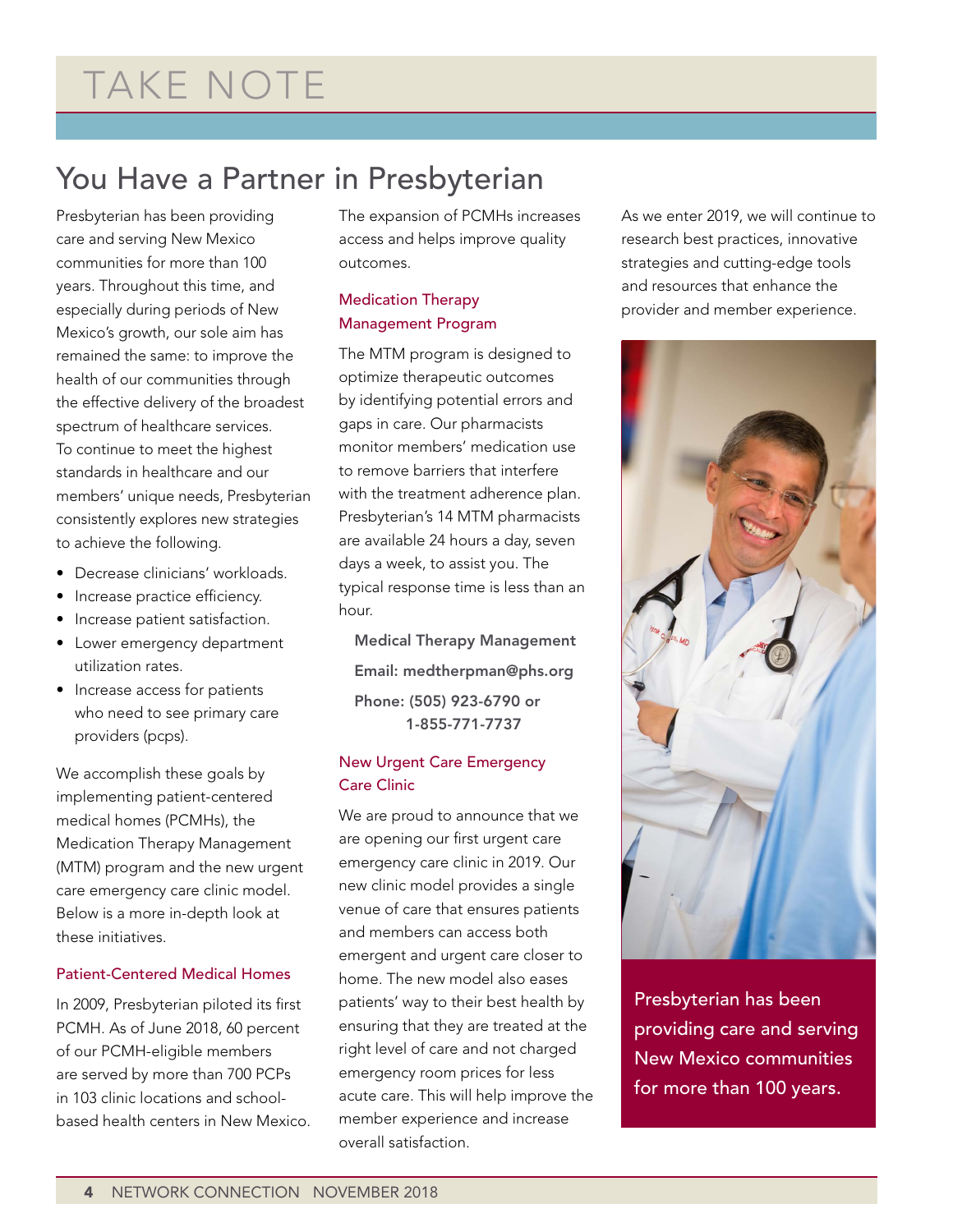# New Tobacco Cessation Product Is Available to Members

Presbyterian Behavioral Health has collaborated with Clickotine, a digital therapeutics mobile application and behavior change program, to offer an engaging tool for members who want to quit smoking. This program offers a science-based mobile application to help with tobacco cessation.

To access the program, an individual downloads the Clickotine app on his or her mobile device and

immediately begins a personalized plan. The app combines multiple strategies to engage individuals in personalized cessation interventions. The following features within the app are validated by clinical studies and published in academic peerreviewed journals:

- Controlled breathing and mindfulness activities
- Personalized messages tailored to the individual's needs

## Treatment Record Reviews Help Improve the Member Experience

Presbyterian Behavioral Health (BH) routinely conducts treatment record reviews (TRRs) with network providers to assist in evaluating the quality of care delivered to our members. We use the results of these reviews to identify opportunities for improvement within our quality improvement program.

Providers are chosen for review through random selection every three years. The BH quality improvement team oversees this process. In collaboration with the BH chief medical officer, licensed clinicians conduct TRR reviews. The results are reported to Presbyterian's Credentialing Review Committee and BH Advisory Committee. In addition, the results support accreditation by the National Committee for Quality Assurance

### (NCQA).

If a provider is randomly selected for a routine TRR, he or she can expect to receive a request for five member records. The documents included in the record facilitate the evaluation of each element of the TRR tools. Each record request is individualized to the level of service that is audited, and typical record requests include the following elements:

- Demographic information
- Informed consents (e.g., treatment informed consent and medication consents)
- Signed patient bill of rights
- Authorizations to release information
- All initial intake assessments, including psychiatric evaluations and/or psychosocial assessments
- Treatment plans
- Connections to support from friends, family and the community
- Medication reminders, when applicable

Presbyterian members may take advantage of this service by contacting the Presbyterian Customer Service Center at (505) 923-5256.



Clickotine® A Digital Therapeutics™ Program for Smoking Cessation

- Progress notes for specific dates of service
- All primary care provider (PCP) releases of information and communications
- Documentation of care coordination activities (e.g., progress notes/letters with other community providers involved in the member's care)

If Presbyterian receives incomplete or late records, we will request additional information from the provider. The provider will then have one additional week to submit the appropriate documentation.

If you have any questions, please contact your BH provider relations liaison. You can find his or her information at www.phs.org/ ContactGuide.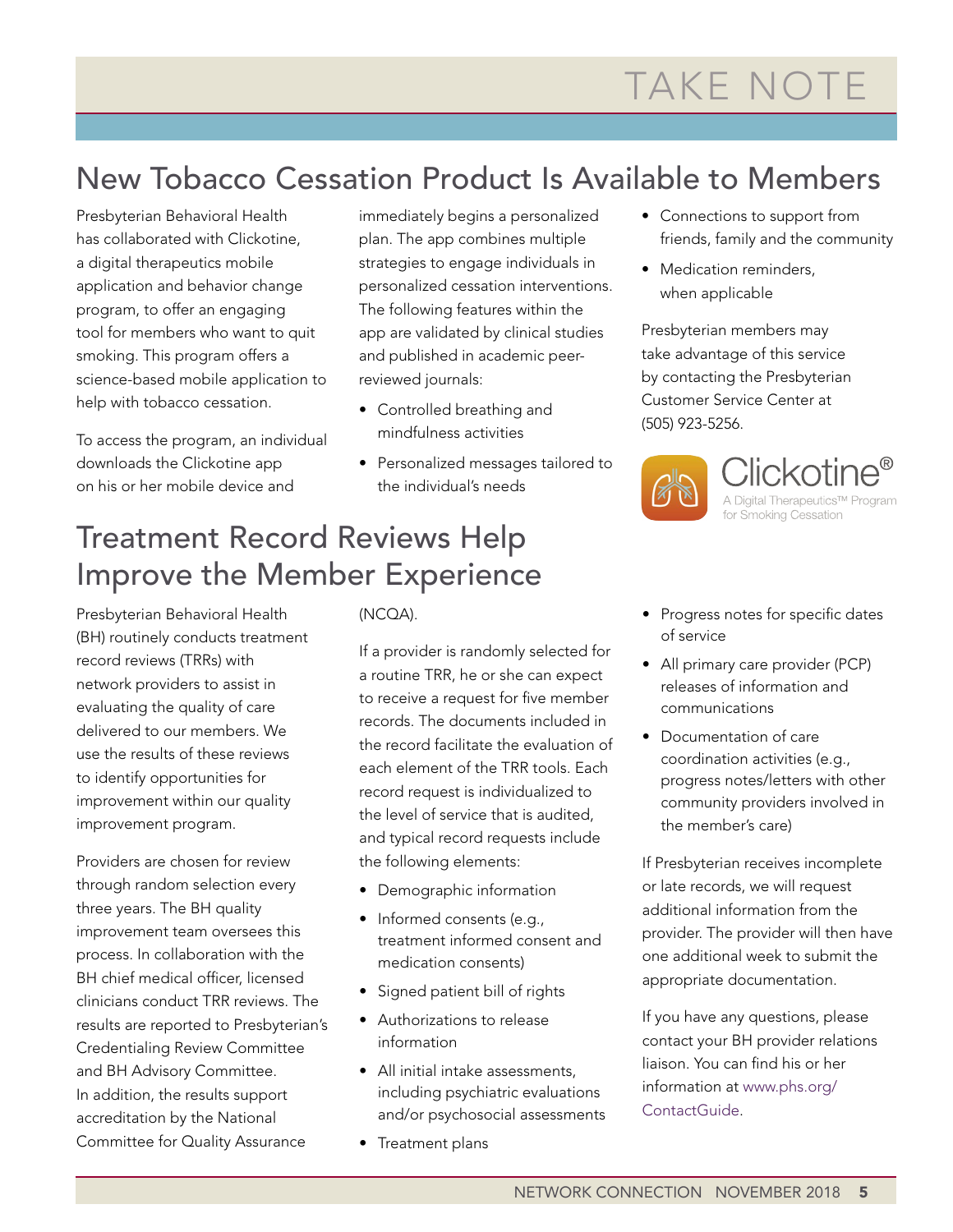## Emotional Support Animals: Their Uses and Differences from Service Animals

Animals can make a significant difference in the lives of people who use them for companionship or animal-assisted therapy. Dogs and horses are known for their ability to help people with physical disabilities, but providers are also finding that animals can help people with mental and behavioral health disorders manage their conditions.

Therapists and other healthcare professionals are now recommending emotional support animals (ESAs) to people who suffer from anxiety, depression and stress. ESAs are animals that provide therapeutic benefits to their owners. Their presence can help people cope with stress and reduce feelings of anxiety and depression. They can also promote a more active lifestyle and give their owners a sense of purpose.

The popularity of ESAs is rapidly growing and people are demanding that their animals, sometimes pets, become certified ESAs. Providers can certify the use of an ESA. Similar to service animals, certified ESAs are allowed to board flights, occupy housing units and enter businesses. Regulations for ESAs, however, differ from regulations for service animals.

#### Services Animals vs. ESAs

Service animals are dogs or mini horses that are properly trained to perform tasks for people with disabilities. A wider variety of animals can be considered ESAs, and they are not required to go through any training. By law, ESAs are not considered service animals.

Service animals are regulated by the Americans with Disabilities Act (ADA) and, by law, are allowed into organizations that serve the general public. ESAs, on the other hand, are regulated under the Fair Housing Act and Air Carrier Access Act. These regulations are completely different from the regulations of the ADA but allow ESAs to board flights and enter apartments and homes with proper documentation.

There is ongoing research on the effectiveness of ESAs in a member's care plan. This research will help people understand the legitimacy of ESAs and reduce the controversy that surrounds this topic. This research may also eventually influence the expansion of the term "service animal" to include emotional support animals.

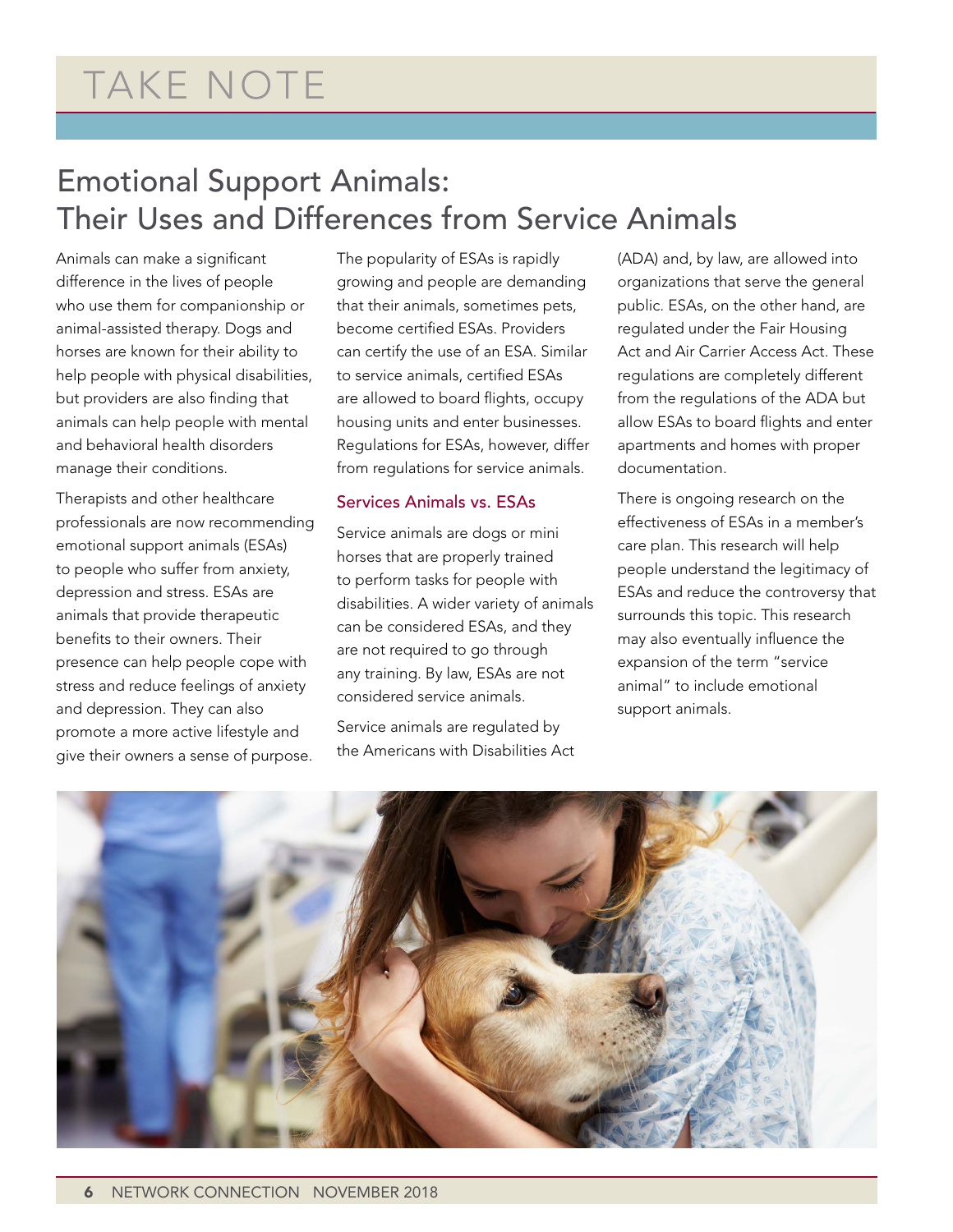# HIPAA Compliance Tips for 2019

From small physician practices to the largest hospitals, a covered entity can face serious consequences when it suffers a data breach, including the potential for regulatory penalties. Officials at the Office of Civil Rights (OCR) of the Department of Health and Human Services (HHS) have identified some risks that providers should be aware of for 2019. Following these tips will help providers ensure that they are HIPAA-compliant in 2019.

### 1. Manage Identified Risk

A risk-management plan begins with a risk analysis. Once a threat to electronic protected health information (ePHI) is identified by the risk analysis, the provider should address the identified risks within a reasonable time frame.

#### 2. Protect Confidential Information

The OCR reports many cases of data breach due to a lack of security for applications that can transmit protected health information (PHI). Organizations should implement strong security policies regarding how to properly communicate ePHI with patients and other covered entities, particularly for emails and text messages. Organizations should consider encrypting the following applications:

- Email, including fax by email
- Texting
- File sharing (e.g., file transfer protocol)
- Remote backups
- Remote access and virtual private network (VPN) sessions

Following a data breach, regulators will have final say as to whether the encryption in place was reasonable and appropriate.

### 3. Conduct Self-Audits

Appropriate auditing goes to the heart of your data protection management. Organizations should have an audit system in place and use it regularly. Also, providers should monitor access to the following:

- PHI during non-business hours or during time off by ex-employees
- An abnormally high number of records containing PHI
- PHI for people in whom the media has an interest
- Employee PHI

### 4. Prevent Insider Threat

Data breaches that involve ePHI often occur when employees access medical records they are not authorized to view. In some cases, these involve public figures who have had their privacy violated due to curiosity or financial gain.

Unfortunately, it is not unusual for a provider to report that an exemployee inappropriately accessed medical records long after his or her termination. To prevent data breaches from former employees, providers should terminate their access to systems that contain PHI in a timely manner.

### 5. Properly Dispose of PHI

It is important for providers to implement disposal procedures that ensure paper records are properly disposed of and electronic devices are cleared, purged or destroyed consistent with the National Institute of Standards and Technology's "Guidelines for Media Sanitization." Proper disposal of ePHI should also be timely to avoid a possible data breach.

### 6. Plan for the Future

It is important to properly plan for emergency situations to ensure that PHI remains protected. Securing PHI at all times will prevent regulatory penalties and other negative aspects of a data breach. Plan ahead and ensure that everyone in your organization is aware of proper PHI disposal and security procedures.